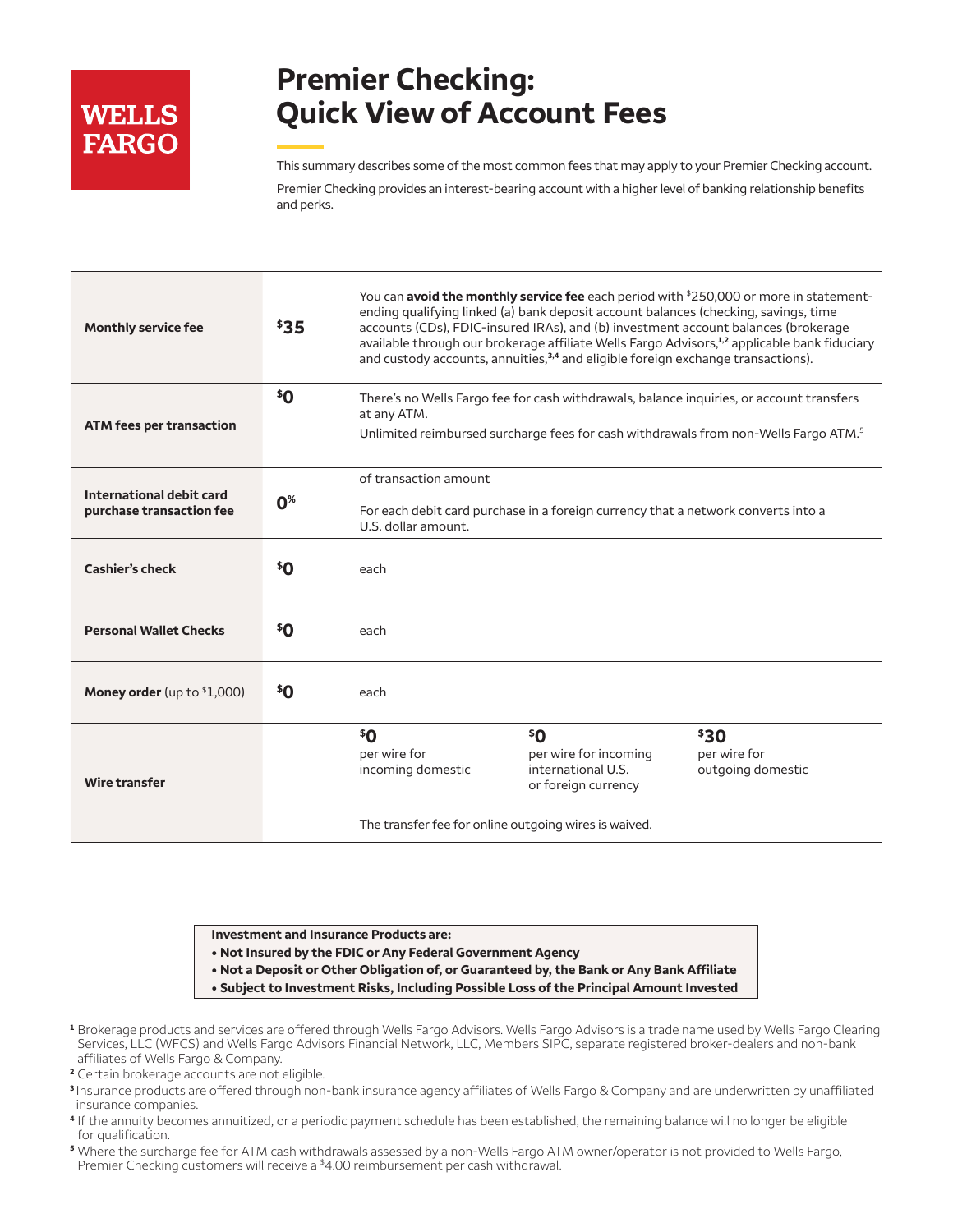| <b>Overdrafts we pay</b>                             | \$35            | per item when you don't have enough money in your checking account or in accounts linked<br>for Overdraft Protection to cover a transaction<br>• No fee on items \$5 or less<br>• No fee if both your ending daily balance and available balance are overdrawn<br>by \$5 or less<br>• No more than three fees per business day<br>• No additional overdraft fee even if you have a negative account balance over an<br>extended period<br>• No fee on ATM and everyday (one-time) debit card transactions unless you are enrolled<br>in Debit Card Overdraft Service (see below)<br>• No fee on items returned due to non-sufficient funds (NSF) |
|------------------------------------------------------|-----------------|--------------------------------------------------------------------------------------------------------------------------------------------------------------------------------------------------------------------------------------------------------------------------------------------------------------------------------------------------------------------------------------------------------------------------------------------------------------------------------------------------------------------------------------------------------------------------------------------------------------------------------------------------|
| <b>Overdraft Protection</b><br>transfers or advances | \$ <sub>0</sub> | per transfer/advance from your eligible linked savings account or credit card or line of credit.<br>For advances from a linked credit account, interest will accrue from the date of each advance.                                                                                                                                                                                                                                                                                                                                                                                                                                               |
| Cashed/deposited<br>items that are returned          | \$12            | each item returned for any reason                                                                                                                                                                                                                                                                                                                                                                                                                                                                                                                                                                                                                |
| <b>Stop payment</b>                                  | \$o\$           | each for paper or Automated Clearing House (ACH) items                                                                                                                                                                                                                                                                                                                                                                                                                                                                                                                                                                                           |
| <b>Digital services</b>                              | \$Ο             | No fee for online bank statements, online check images, or access to Wells Fargo Online. <sup>®</sup><br>Message and data rates may apply.                                                                                                                                                                                                                                                                                                                                                                                                                                                                                                       |

### **Debit Card Overdraft Service: your choice**

You choose how Wells Fargo handles **ATM and everyday (one-time) debit card transactions** when you don't have enough money in your checking account or accounts linked for Overdraft Protection at the time of the transaction.

| Do NOT enroll | \$O                   | ATM and everyday (one-time) debit card transactions are<br>declined at no charge.                                                                   |
|---------------|-----------------------|-----------------------------------------------------------------------------------------------------------------------------------------------------|
| <b>Enroll</b> | \$35<br>per overdraft | ATM and everyday (one-time) debit card transactions* may be paid into over-<br>draft at our discretion. Standard overdraft fees and policies apply. |

\* With or without Debit Card Overdraft Service, the Bank may pay other transactions such as checks and recurring debit card transactions into overdraft at our discretion and our standard overdraft fees and policies will apply.